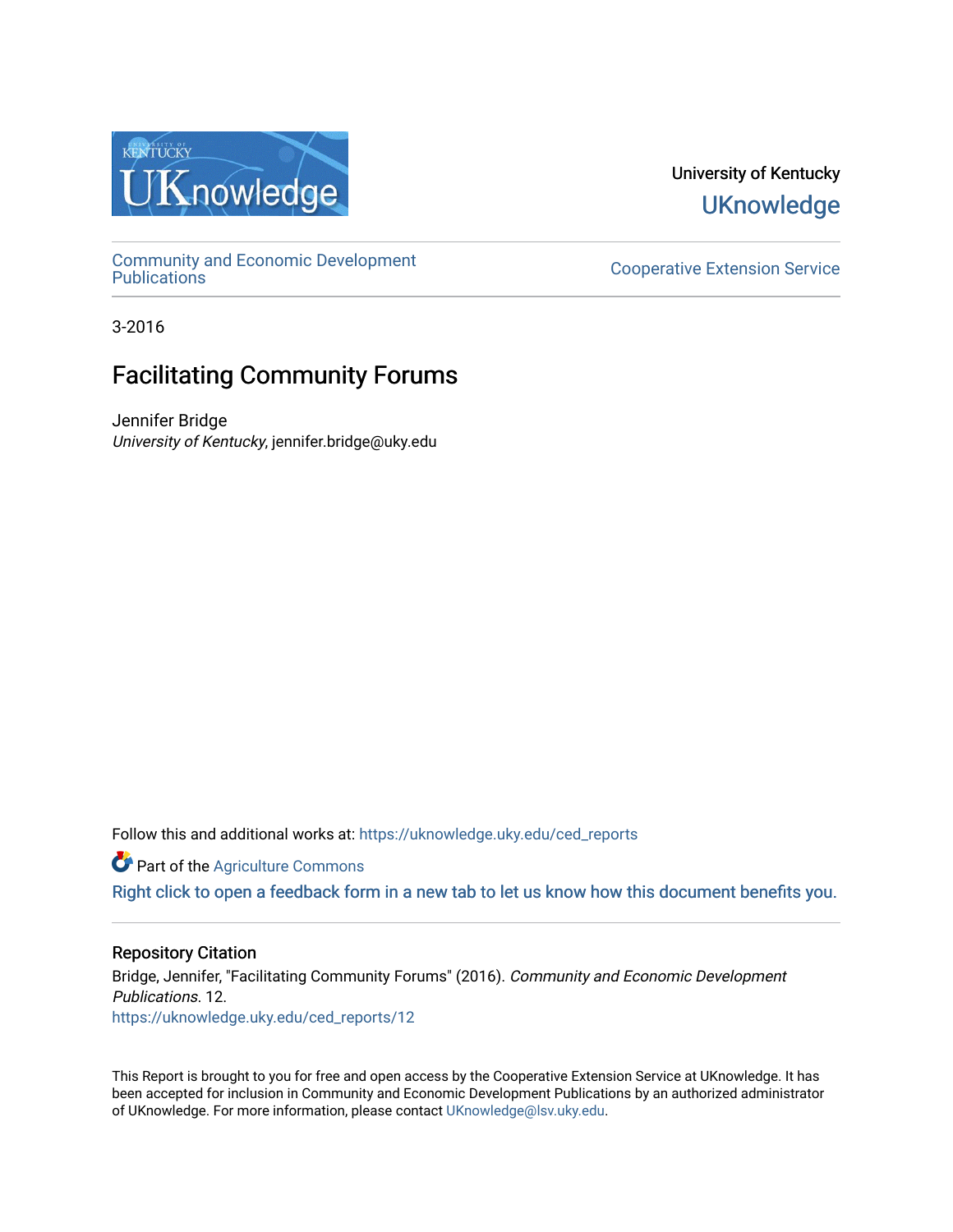



# Facilitating Community Forums

*Jennifer Bridge, Meade County Extension—Family and Consumer Sciences*

As United States citizens, we value our freedoms, especially our freedom to speak. As a civilized society, we understand the importance of being able to express our views and opinions as well as to listen to those of others. While we may not always agree, we value the person's right to speak. Public forums provide a structured way for communities to come together and communicate effectively to foster understanding and work toward finding solutions to community problems.

## **What Are Community Forums?**

Community forums are well-publicized and organized ways for citizens to discuss issues with experts or knowledgeable people. Depending on the purpose and community interest, a forum can be used to gather information from citizens on topics that may have a profound impact on their life or on the community as a whole.

Decision makers often use public forums to evaluate public opinion and seek the needs of the people. This input can be valuable in helping to make the best decision, particularly if the decision will dramatically affect or influence a community. By giving citizens a voice through open dialogue, a better understanding can be created. Not only are community forums valuable to decision makers, they can also foster understanding as citizens are exposed to other opinions and ideas.

## **Key Elements in Conducting a Community Forum**

Planning and conducting an effective community forum requires several key elements. Scheduling a meeting place and choosing a location and time should be carefully considered. Choosing the right people to lead the forum is also important. There are three key individuals who work together to facilitate and provide direction for the forum: the moderator, the speaker, and the recorder. Selecting an unbiased moderator, a speaker who is an expert or knowledgeable on the topic, and a recorder to preserve the proceedings can build trust and credibility. Community members also play an important role by bringing their perspective to the forum.

The meeting place and location are important and can set the tone of the meeting. The forum should be held in a central location with easy access and adequate parking. If there is sufficient interest, the forum should be held in multiple locations to allow a variety of opportunities for citizen input.

The time of day plays a key role as well. The time should be set when most people can attend and allow adequate time to present information and gather input. If multiple forums will be held on a topic, varying the time of day will allow greater opportunity for participation. This is important if the community has a large work force with different shifts, or a commuter workforce who travel out of the community to work.

The moderator serves as the facilitator as well as the "Sergeant of Arms" and can keep



*"Dialog can be thought of as a form of conversation that makes it possible, even likely, for participants to become aware of some of the hidden and tacit assumptions that derive from our cultural learning, our language, and our psychological makeup."*

*-Schein*